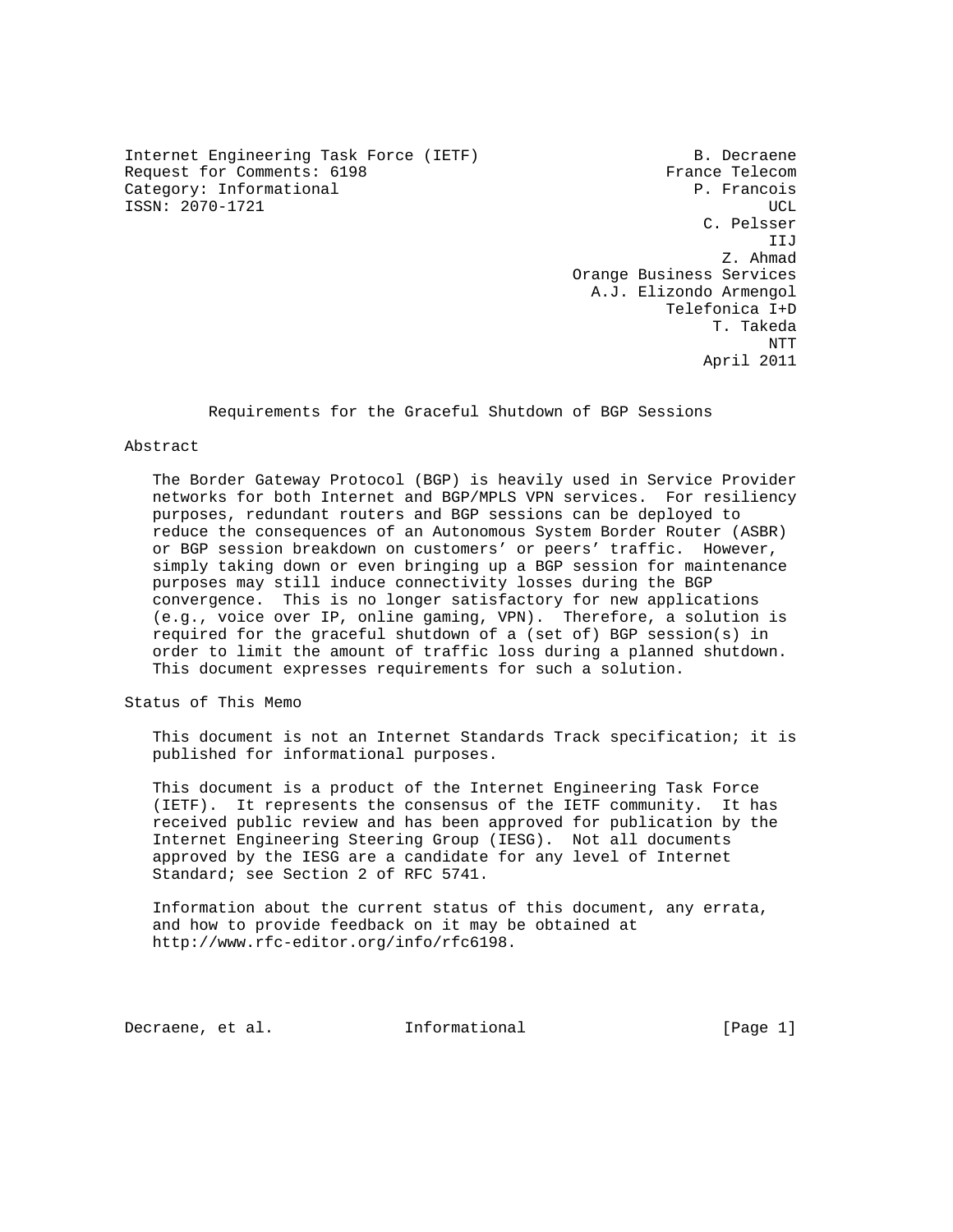### Copyright Notice

 Copyright (c) 2011 IETF Trust and the persons identified as the document authors. All rights reserved.

 This document is subject to BCP 78 and the IETF Trust's Legal Provisions Relating to IETF Documents

 (http://trustee.ietf.org/license-info) in effect on the date of publication of this document. Please review these documents carefully, as they describe your rights and restrictions with respect to this document. Code Components extracted from this document must include Simplified BSD License text as described in Section 4.e of the Trust Legal Provisions and are provided without warranty as described in the Simplified BSD License.

# Table of Contents

| 2. Conventions Used in This Document 3             |
|----------------------------------------------------|
| $\mathcal{R}$                                      |
| 3.1. Example of Undesirable BGP Routing Behavior 4 |
|                                                    |
|                                                    |
|                                                    |
|                                                    |
|                                                    |
|                                                    |
|                                                    |
|                                                    |
| Appendix A. Reference BGP Topologies 12            |
|                                                    |
|                                                    |
|                                                    |
|                                                    |

## 1. Introduction

 The Border Gateway Protocol (BGP) [RFC4271] is heavily used in Service Provider networks for both Internet and BGP/MPLS VPN services [RFC4364]. For resiliency purposes, redundant routers and BGP sessions can be deployed to reduce the consequences of an Autonomous System Border Router (ASBR) or BGP session breakdown on customers' or peers' traffic.

 We place ourselves in the context where a Service Provider performs a maintenance operation and needs to shut down one or multiple BGP peering link(s) or a whole ASBR. If an alternate path is available within the Autonomous System (AS), the requirement is to avoid or reduce customer or peer traffic loss during the BGP convergence.

Decraene, et al. 1nformational 1999 [Page 2]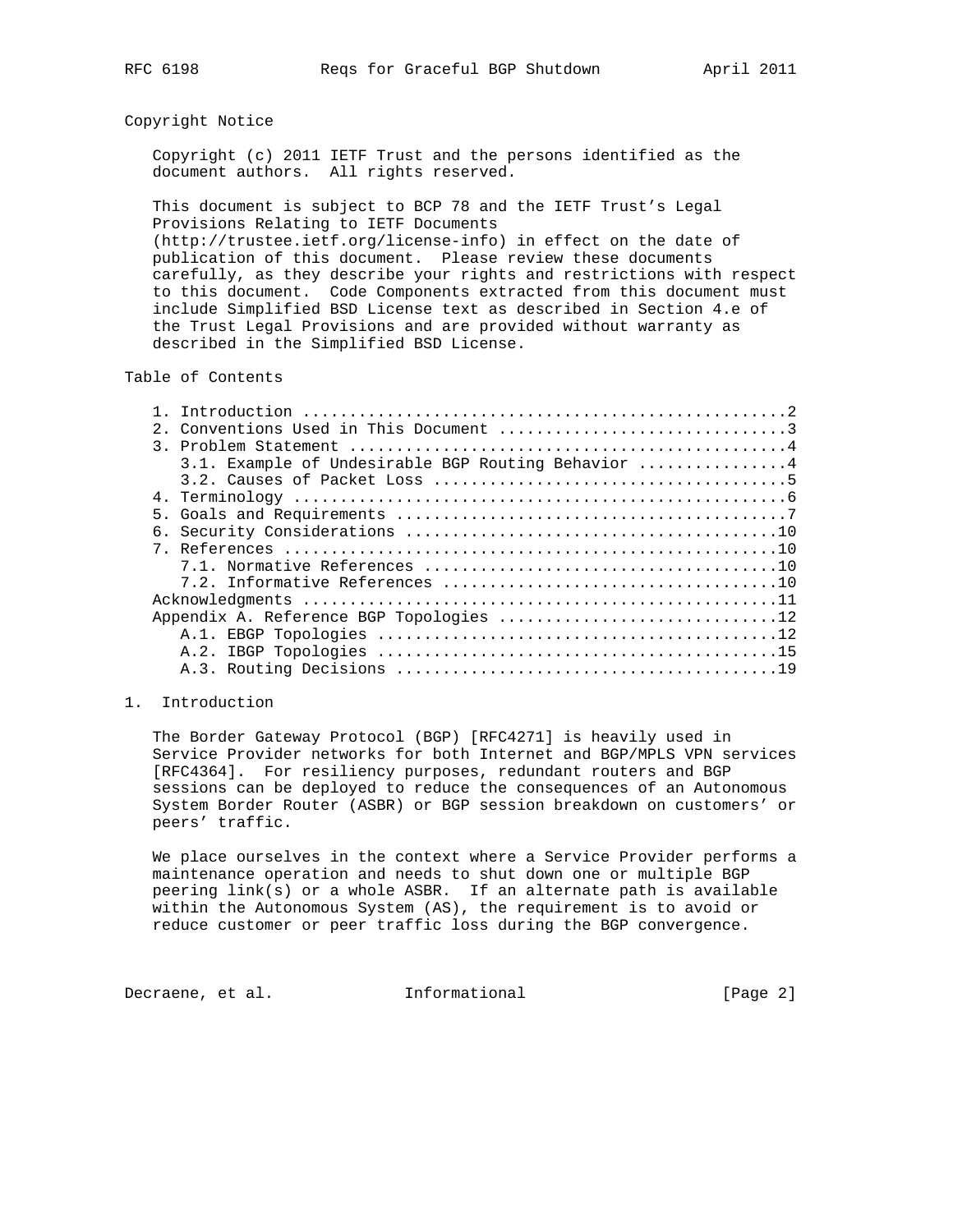Indeed, as an alternate path is available in the AS, it should be made possible to reroute the customer or peer traffic on this backup path before the BGP session(s) is/are torn down, the nominal path withdrawn, and the forwarding stopped.

 The requirements also cover the subsequent re-establishment of the BGP session as even this "UP" case can currently trigger route loss, and thus traffic loss, at some routers.

 BGP [RFC4271] and MP-BGP [RFC4760] do not currently have a mechanism to gracefully migrate traffic from one BGP next-hop to another without interrupting the flow of traffic. When a BGP session is taken down, BGP behaves as if there were a sudden link or router failure and withdraws the prefixes learned over that session, which may trigger traffic loss. While still being advertised as reachable, there is no mechanism to advertise to its BGP peers that the prefix will soon be unreachable. When applicable, such mechanism would reduce or prevent traffic loss. It would typically be applicable in case of a maintenance operation requiring the shutdown of a forwarding resource. Typical examples would be a link or line card maintenance, replacement, or upgrade. It may also be applicable for a software upgrade, as it may involve a firmware reset on the line cards and hence forwarding interruption.

 The introduction of route reflectors (RRs) as per [RFC4456] to solve scalability issues bound to Internal BGP (IBGP) full-meshes has worsened the duration of routing convergence as some route reflectors may hide the backup path. Thus, depending on RR topology, more IBGP hops may be involved in the IBGP convergence.

 Note that these planned maintenance operations cannot be addressed by Graceful Restart (GR) extensions [RFC4724] as GR only applies when the forwarding is preserved during the control plane restart. On the contrary, graceful shutdown applies when the forwarding is interrupted.

 Also, note that some protocols are already considering such a graceful shutdown procedure (e.g., GMPLS in [RFC5817]).

 A metric of success is the degree to which such a mechanism eliminates traffic loss during maintenance operations.

2. Conventions Used in This Document

 The key words "MUST", "MUST NOT", "REQUIRED", "SHALL", "SHALL NOT", "SHOULD", "SHOULD NOT", "RECOMMENDED", "MAY", and "OPTIONAL" in this document are to be interpreted as described in RFC 2119 [RFC2119].

Decraene, et al. 1nformational 1999 [Page 3]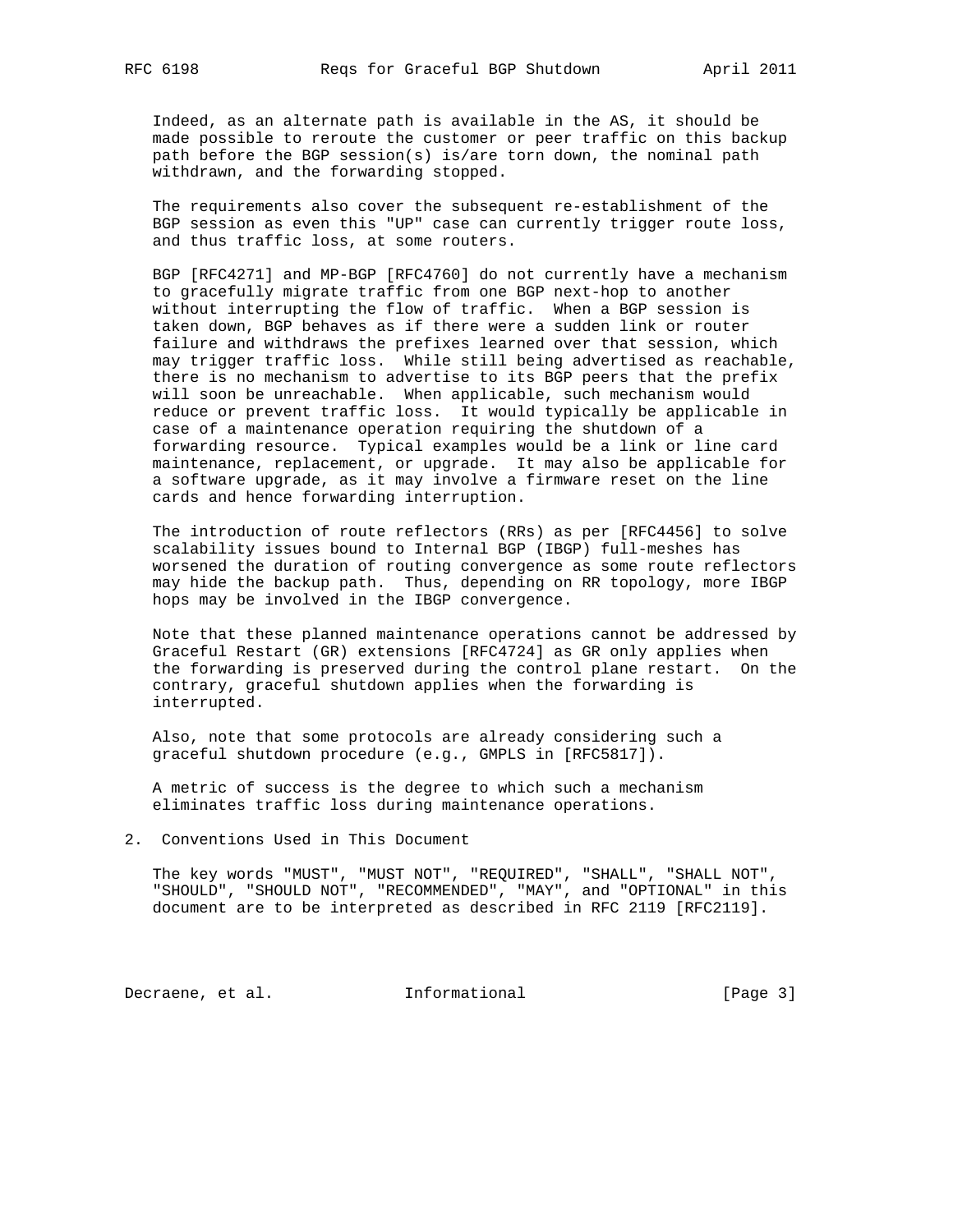#### 3. Problem Statement

 As per [RFC4271], when one (or many) BGP session(s) are shut down, a BGP NOTIFICATION message is sent to the peer and the session is then closed. A protocol convergence is then triggered both by the local router and by the peer. Alternate paths to the destination are selected, if known. If those alternate paths are not known prior to the BGP session shutdown, additional BGP convergence steps are required in each AS to search for an alternate path.

 This behavior is not satisfactory in a maintenance situation because the traffic that was directed towards the removed next-hops may be lost until the end of the BGP convergence. As it is a planned operation, a make-before-break solution should be made possible.

 As maintenance operations are frequent in large networks [Reliable], the global availability of the network is significantly impaired by this BGP maintenance issue.

3.1. Example of Undesirable BGP Routing Behavior

 To illustrate these problems, let us consider the following simple example where one customer router "CUST" is dual-attached to two Service Providers' routers, "ASBR1" and "ASBR2".

 ASBR1 and ASBR2 are in the same AS and are owned by the same Service Provider. Both are IBGP clients of the route reflector R1.



Figure 1. Dual-Attached Customer

Decraene, et al. Informational [Page 4]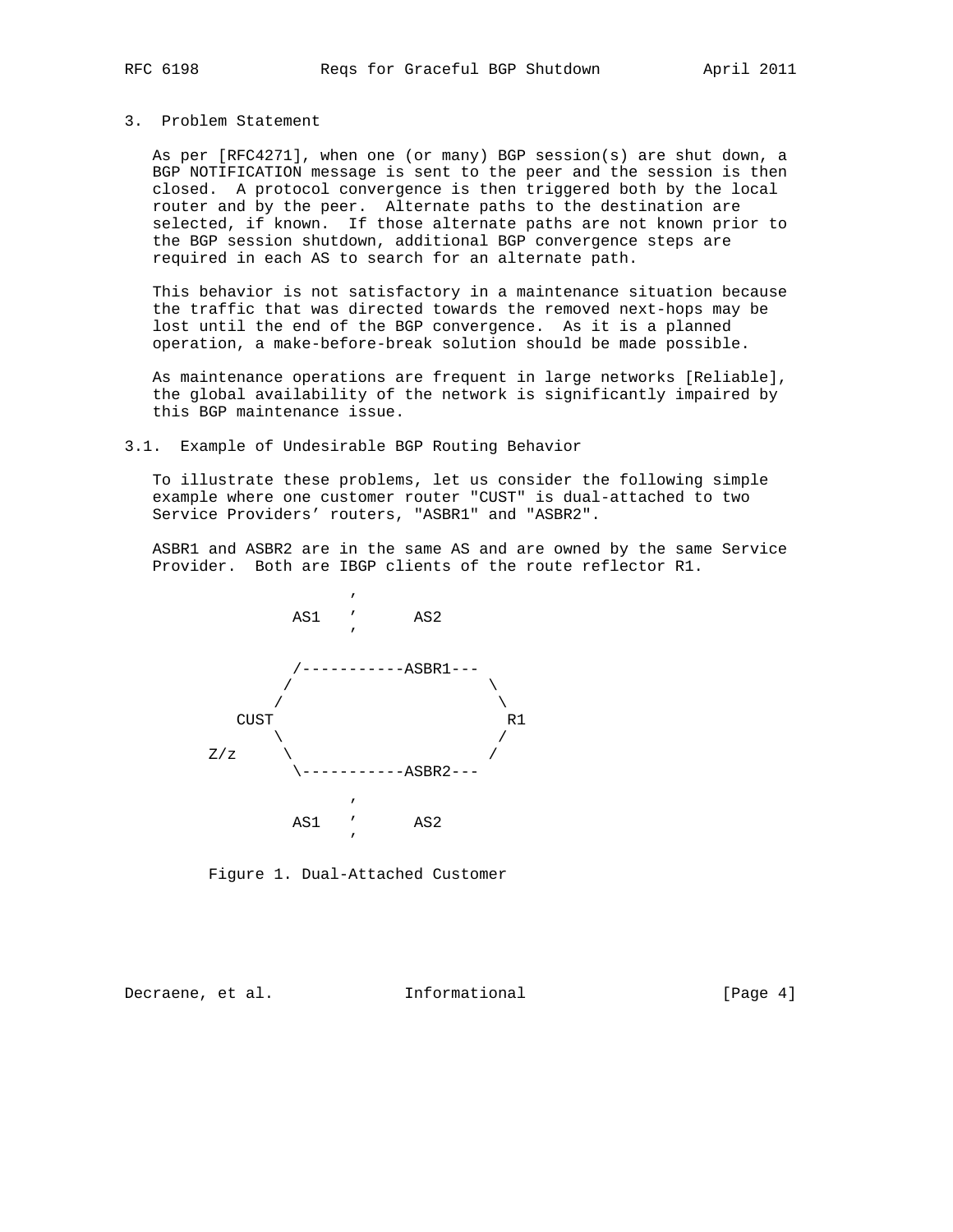Before the maintenance, packets for destination Z/z use the ASBR1- CUST link because R1 selects ASBR1's route based on the IGP cost.

 Let's assume the Service Provider wants to shut down the ASBR1-CUST link for maintenance purposes. Currently, when the shutdown is performed on ASBR1, the following steps are performed:

- 1. ASBR1 withdraws its prefix Z/z to its route reflector, R1.
- 2. R1 runs its decision process, selects the route from ASBR2, and advertises the new path to ASBR1.
- 3. ASBR1 runs its decision process and recovers the reachability of Z/z.

 Traffic is lost at step 1 when ASBR1 looses its route until step 3 when it discovers a new path.

 Note that this is a simplified description for illustrative purposes. In a bigger AS, multiple steps of BGP convergence may be required to find and select the best alternate path (e.g., ASBR1 may be chosen based on a higher LOCAL\_PREF, hierarchical route reflectors may be used, etc.). When multiple BGP routers are involved and plenty of prefixes are affected, the recovery process can take longer than application requirements.

3.2. Causes of Packet Loss

The loss of packets during maintenance has two main causes:

- lack of an alternate path on some routers, and
- transient routing inconsistency.

 Some routers may lack an alternate path because another router is hiding the backup path. This router can be:

- a route reflector only propagating its best path.
- the backup ASBR not advertising the backup path because it prefers the nominal path.

 This lack of knowledge regarding the alternate path is the first target of this requirements document.

 Transient routing inconsistencies happen during IBGP convergence because routers do not simultaneously update their Routing Information Bases (RIBs) and hence do not simultaneously update their

Decraene, et al. 1nformational 1999 [Page 5]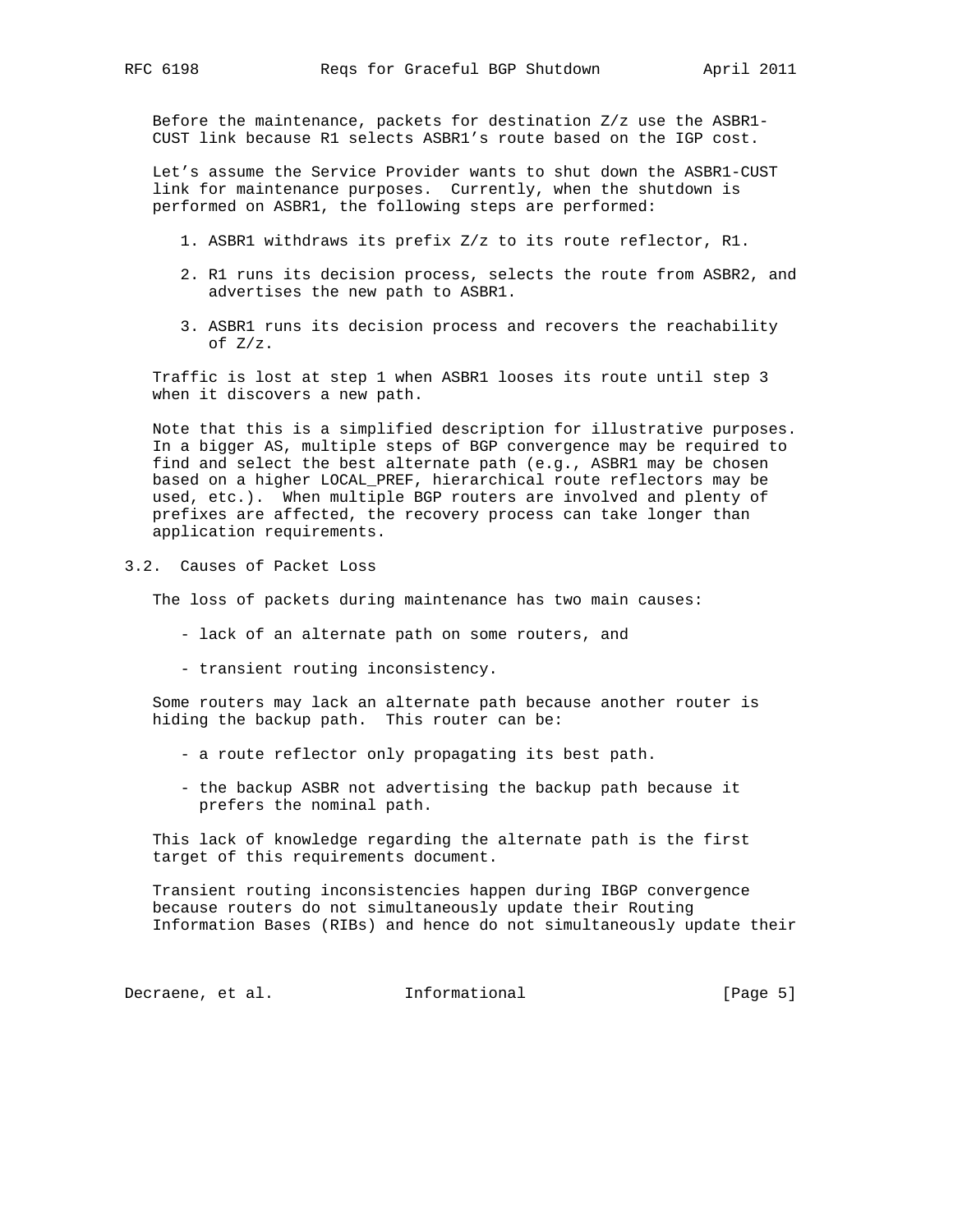Forwarding Information Bases (FIBs) entries. This can lead to forwarding loops, which result in both link congestion and packet drops. The duration of these transient micro-loops is dependent on the IBGP topology (e.g., number of route reflectors between ingress and egress ASBR), implementation differences among router platforms (which result in differences in the time taken to update specific prefix in the FIB), and forwarding mode (hop-by-hop IP forwarding versus tunneling).

 Note that when an IP lookup is only performed on entry to the AS, for example, prior to entry into a tunnel across the AS, micro-loops will not occur. An example of this is when BGP is being used as the routing protocol for MPLS VPN as defined in [RFC4364].

 Note that [RFC5715] defines a framework for loop-free convergence. It has been written in the context of IP fast reroute for link state IGP [RFC5714], but some concepts are also of interest for BGP convergence.

4. Terminology

 g-shut: Graceful shutdown. A method for explicitly notifying the BGP routers that a BGP session (and hence the prefixes learned over that session) is going to be disabled.

 g-noshut: Graceful no shutdown. A method for explicitly notifying the BGP routers that a BGP session (and hence the prefixes learned over that session) is going to be enabled.

 g-shut initiator: the router on which the session(s) shutdown(s) is (are) performed for maintenance.

 g-shut neighbor: a router that peers with the g-shut initiator via (one of) the session(s) undergoing maintenance.

 affected prefixes: a prefix initially reached via the peering link(s) undergoing maintenance.

 affected router: a router reaching an affected prefix via a peering link undergoing maintenance.

initiator AS: the autonomous system of the g-shut initiator router.

 neighbor AS(es): the autonomous system(s) of the g-shut neighbor router(s).

Decraene, et al. 1nformational 1999 [Page 6]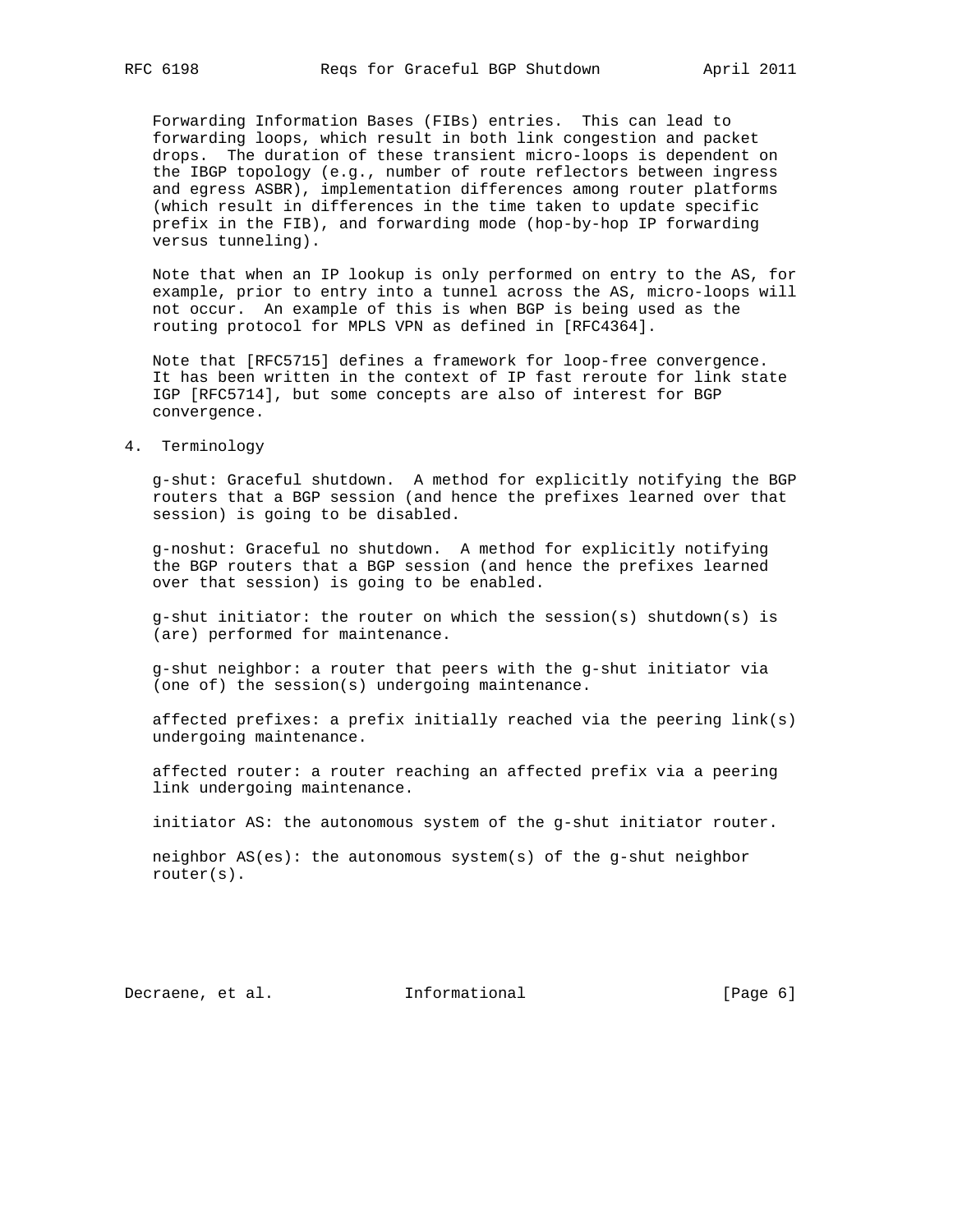#### 5. Goals and Requirements

 Currently, when a BGP session of the router under maintenance is shut down, the router removes the routes and then triggers the BGP convergence on its BGP peers by withdrawing its route.

 The goal of BGP graceful shutdown of a (set of) BGP session(s) is to minimize traffic loss during a planned shutdown. Ideally, a solution should reduce this traffic loss to zero.

 Another goal is to minimize and, preferably, to eliminate packet loss when the BGP session is re-established following the maintenance.

 As the event is known in advance, a make-before-break solution can be used in order to initiate the BGP convergence, find and install the alternate paths before the nominal paths are removed. As a result, before the nominal BGP session is shut down, all affected routers learn and use the alternate paths. Those alternate paths are computed by BGP, taking into account the known status of the network, which includes known failures that the network is processing concurrently with the BGP session graceful shutdown and possibly other known graceful shutdowns under way. Therefore, multiple BGP graceful shutdowns overlapping within a short time frame are gracefully handled. Indeed, a given graceful shutdown takes into account all previous ones.

 As a result, provided an alternate path with enough remaining capacity is available, the packets are rerouted before the BGP session termination and fewer packets (possibly none) are lost during the BGP convergence process since, at any time, all routers have a valid path.

From the above goals, we can derive the following requirements:

 a) A mechanism to advertise the maintenance action to all affected routers is REQUIRED. Such a mechanism may be either implicit or explicit. Note that affected routers can be located both in the local AS and in neighboring ASes. Note also that the maintenance action can either be the shutdown of a BGP session or the establishment of a BGP session.

 The mechanism SHOULD allow BGP routers to minimize and, preferably, eliminate packet loss when a path is removed or advertised. In particular, it SHOULD be ensured that the old path is not removed from the routing tables of the affected routers before the new path is known.

Decraene, et al. 1nformational 1999 [Page 7]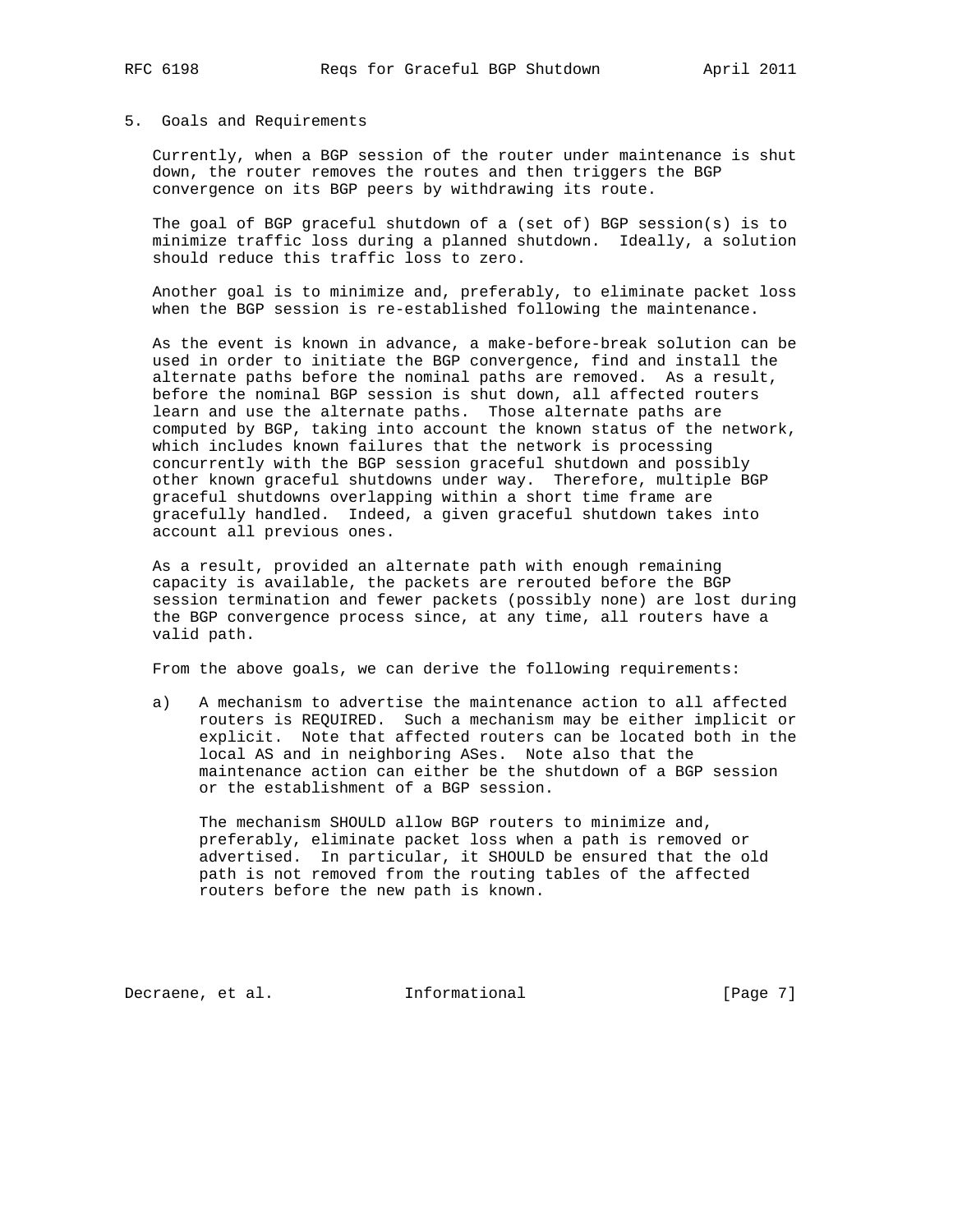The solution mechanism MUST significantly reduce and, ideally, eliminate packet loss. A trade-off may be made between the degree of packet loss and the simplicity of the solution.

- b) An Internet-wide convergence is OPTIONAL. However, if the initiator AS and the neighbor AS(es) have a backup path, they SHOULD be able to gracefully converge before the nominal path is shut down.
- c) The proposed solution SHOULD be applicable to any kind of BGP sessions (External BGP (EBGP), IBGP, IBGP route reflector client, EBGP confederations, EBGP multi hop, MultiProtocol BGP extension, etc.) and any address family. If a BGP implementation allows the closing or enabling of a subset of Address Family Identifiers (AFIs) carried in an MP-BGP session, this mechanism MAY be applicable to this subset of AFIs.

 Depending on the kind of session, there may be some variations in the proposed solution in order to fulfill the requirements.

The following cases should be handled in priority:

- The shutdown of an inter-AS link and therefore the shutdown of an EBGP session;
- The shutdown of an ASBR and therefore the shutdown of all its BGP sessions.

 Service Providers and platforms implementing a graceful shutdown solution should note that in BGP/MPLS VPN as per [RFC4364], the Provider Edge - Customer Edge (PE-CE) routing can be performed by protocols other than BGP (e.g., static routes, RIPv2, OSPF, IS-IS). This is out of scope of this document.

- d) The proposed solution SHOULD NOT change the BGP convergence behavior for the ASes exterior to the maintenance process, namely, ASes other than the initiator AS and its neighbor AS(es).
- e) An incremental deployment on a per-AS or per-BGP session basis MUST be made possible. In case of partial deployment, the proposed solution SHOULD incrementally improve the maintenance process. It should be noted that in an inter-domain relation, one AS may have more incentive to use graceful shutdown than the other. Similarly, in a BGP/MPLS VPN environment, it's much easier to upgrade the PE routers than the CE ones, mainly because there is at least an order of magnitude more CE and CE locations than PE and PE locations. As a consequence, when

Decraene, et al. 1nformational 1999 [Page 8]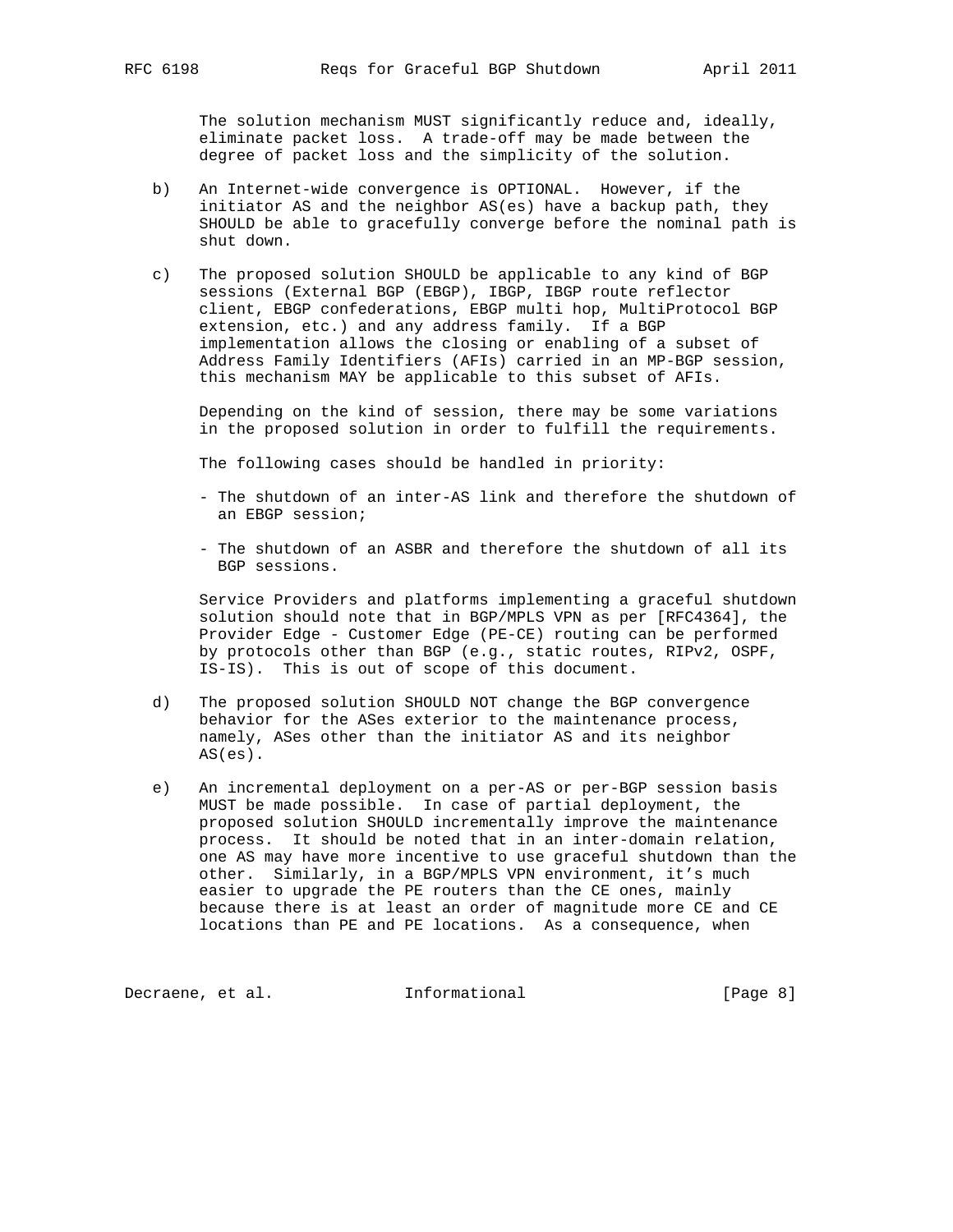splitting the cost of the solution between the g-shut initiator and the g-shut neighbor, the solution SHOULD favor a low-cost solution on the neighbor AS side in order to reduce the impact on the g-shut neighbor. Impact should be understood as a generic term that includes first hardware, then software, then configuration upgrade.

- f) Redistribution or advertisement of (static) IP routes into BGP SHOULD also be covered.
- g) The proposed solution MAY be designed in order to avoid transient forwarding loops. Indeed, forwarding loops increase packet transit-delay and may lead to link saturation.
- h) The specific procedure SHOULD end when the BGP session is closed following the g-shut and once the BGP session is gracefully opened following the g-noshut. In the end, once the planned maintenance is finished, the nominal BGP routing MUST be re established. The duration of the g-shut procedure, and hence the time before the BGP session is safely closed, SHOULD be discussed by the solution document. Examples of possible solutions are the use of a pre-configured timer, the use of a message to signal the end of the BGP convergence, or the monitoring of the traffic on the g-shut interface.
- i) The solution SHOULD be simple and simple to operate. Hence, it MAY only cover a subset of the cases. As a consequence, most of the above requirements are expressed as "SHOULD" rather than "MUST".

The metrics to evaluate and compare the proposed solutions are:

- The duration of the remaining loss of connectivity when the BGP session is brought down or up;
- The applicability to a wide range of BGP and network topologies;
- The simplicity;
- The duration of transient forwarding loops;
- The additional load introduced in BGP (e.g., BGP messages sent to peer routers, peer ASes, the Internet).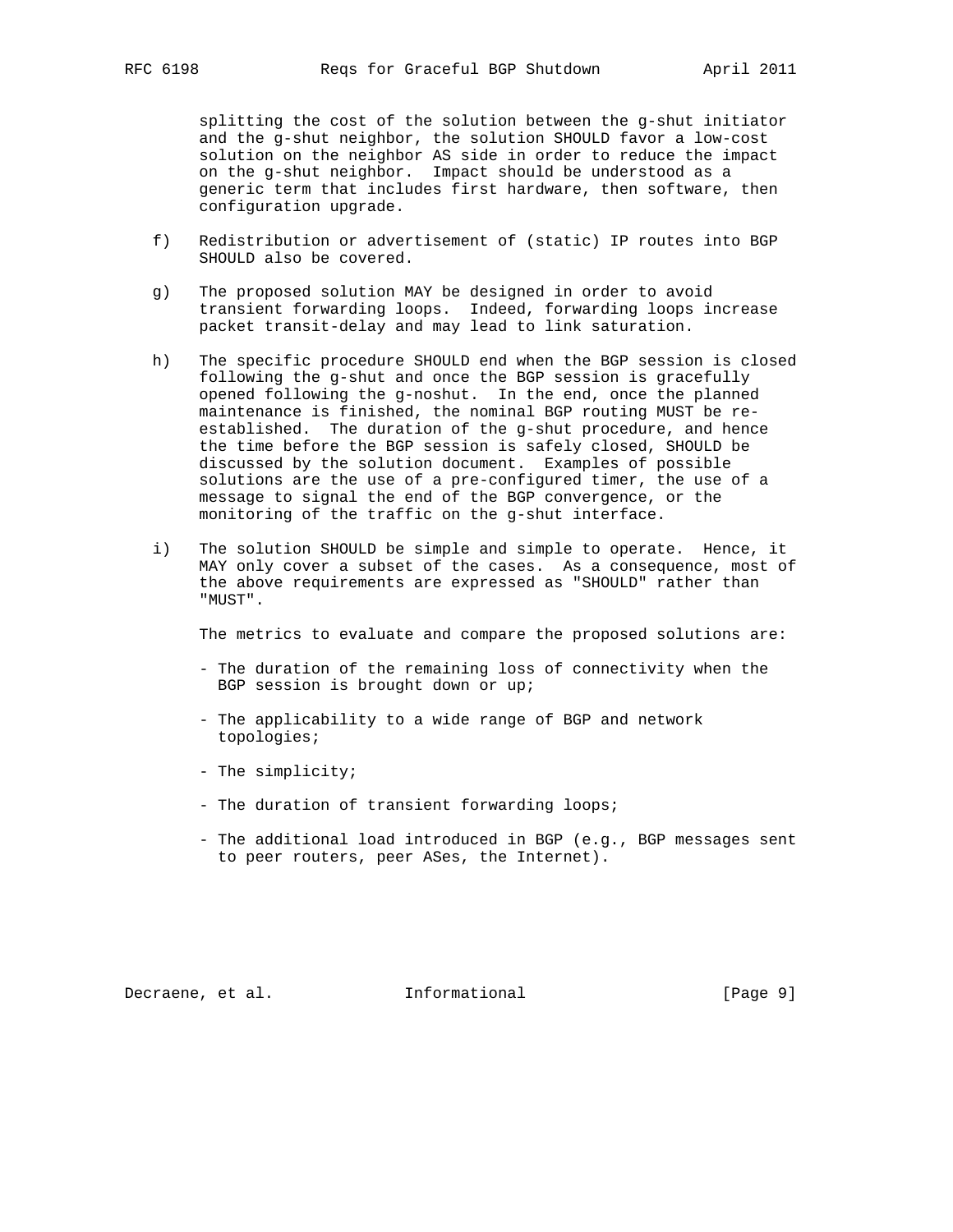## 6. Security Considerations

 At the requirements stage, this graceful shutdown mechanism is not expected to affect the security of the BGP protocol, especially if it can be kept simple. No new sessions are required and the additional ability to signal the graceful shutdown is not expected to bring additional attack vectors, as BGP neighbors already have the ability to send incorrect or misleading information or even shut down the session.

 Security considerations MUST be addressed by the proposed solutions. In particular, they SHOULD address the issues of bogus g-shut messages and how they would affect the network(s), as well as the impact of hiding a g-shut message so that g-shut is not performed.

 The solution SHOULD NOT increase the ability of one AS to selectively influence routing decision in the peer AS (inbound Traffic Engineering) outside of the case of the BGP session shutdown. Otherwise, the peer AS SHOULD have means to detect such behavior.

- 7. References
- 7.1. Normative References
	- [RFC2119] Bradner, S., "Key words for use in RFCs to Indicate Requirement Levels", BCP 14, RFC 2119, March 1997.
	- [RFC4271] Rekhter, Y., Ed., Li, T., Ed., and S. Hares, Ed., "A Border Gateway Protocol 4 (BGP-4)", RFC 4271, January 2006.
	- [RFC4760] Bates, T., Chandra, R., Katz, D., and Y. Rekhter, "Multiprotocol Extensions for BGP-4", RFC 4760, January 2007.
	- [RFC4456] Bates, T., Chen, E., and R. Chandra, "BGP Route Reflection: An Alternative to Full Mesh Internal BGP (IBGP)", RFC 4456, April 2006.
	- [RFC4364] Rosen, E. and Y. Rekhter, "BGP/MPLS IP Virtual Private Networks (VPNs)", RFC 4364, February 2006.

7.2. Informative References

 [RFC5817] Ali, Z., Vasseur, JP., Zamfir, A., and J. Newton, "Graceful Shutdown in MPLS and Generalized MPLS Traffic Engineering Networks", RFC 5817, April 2010.

Decraene, et al. 1nformational [Page 10]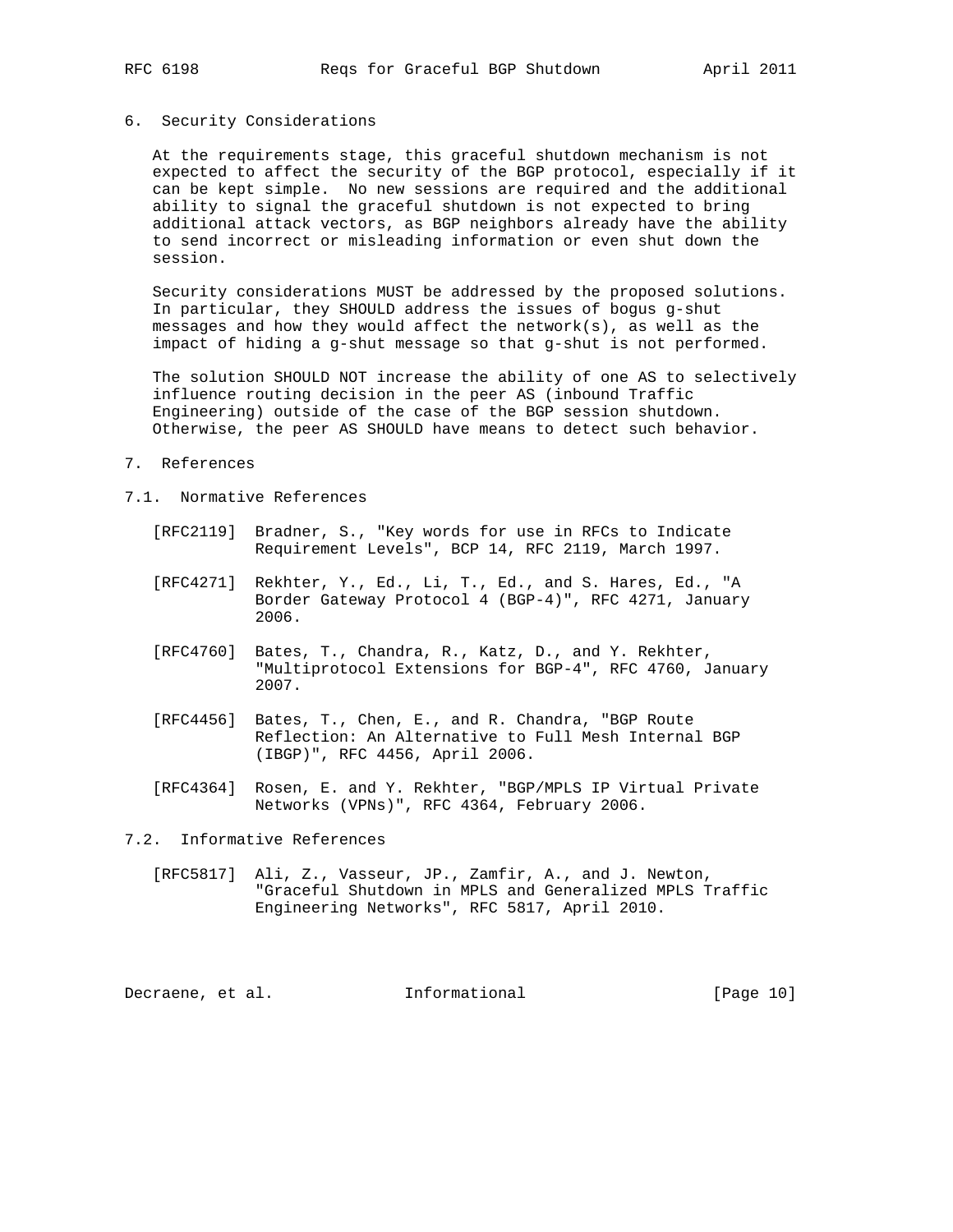- [RFC5715] Shand, M. and S. Bryant, "A Framework for Loop-Free Convergence", RFC 5715, January 2010.
- [RFC5714] Shand, M. and S. Bryant, "IP Fast Reroute Framework", RFC 5714, January 2010.
- [RFC4724] Sangli, S., Chen, E., Fernando, R., Scudder, J., and Y. Rekhter, "Graceful Restart Mechanism for BGP", RFC 4724, January 2007.
- [Reliable] Network Strategy Partners, LLC. "Reliable IP Nodes: A prerequisite to profitable IP services", November 2002. http://www.nspllc.com/NewPages/Reliable\_IP\_Nodes.pdf

#### Acknowledgments

 The authors would like to thank Nicolas Dubois, Benoit Fondeviole, Christian Jacquenet, Olivier Bonaventure, Steve Uhlig, Xavier Vinet, Vincent Gillet, Jean-Louis le Roux, Pierre Alain Coste, and Ronald Bonica for their useful discussions on this subject, review, and comments.

 This document has been partly sponsored by the European project IST AGAVE.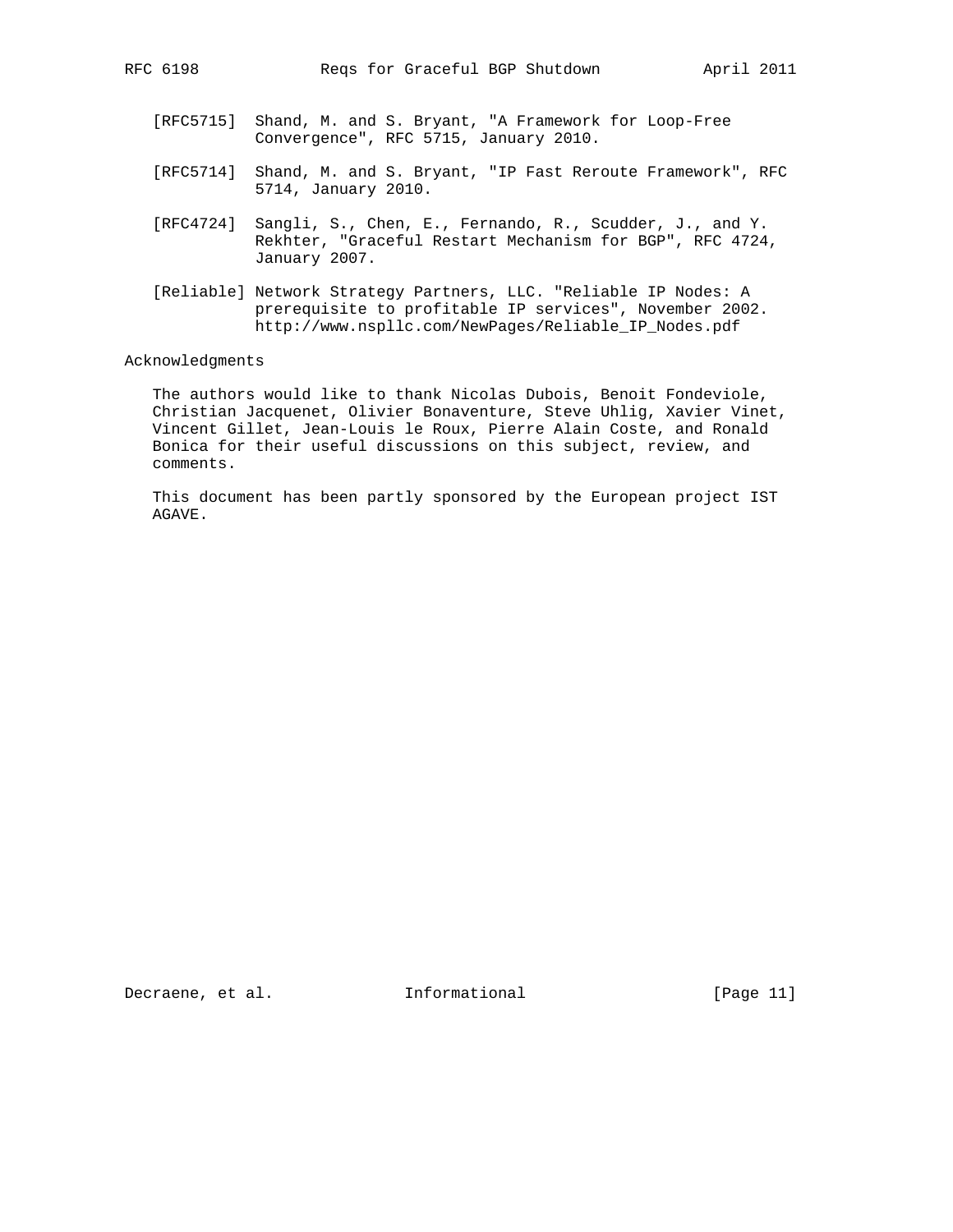Appendix A. Reference BGP Topologies

 This section describes some frequent BGP topologies used both within the AS (IBGP) and between ASes (EBGP). Solutions should be applicable to the following topologies and their combinations.

A.1. EBGP Topologies

 This section describes some frequent BGP topologies used between ASes. In each figure, a line represents a BGP session.

A.1.1. One ASBR in AS1 Connected to Two ASBRs in the Neighboring AS2

 In this topology, we have an asymmetric protection scheme between AS1 and AS2:

- On the AS2 side, two different routers are used to connect to AS1.
- On the AS1 side, one single router with two BGP sessions is used.

|     |         | ı            |                 |
|-----|---------|--------------|-----------------|
|     | AS1     | $\mathbf{r}$ | AS <sub>2</sub> |
|     |         | ,            |                 |
|     |         |              | ASBR2.1         |
|     |         | ı            |                 |
|     |         | ı            |                 |
|     | ASBR1.1 | ı            |                 |
|     |         | ı            |                 |
|     |         | ı            |                 |
|     |         |              | ASBR2.2         |
|     |         | ı            |                 |
|     |         | ı            |                 |
| AS1 |         | ı            | AS <sub>2</sub> |
|     |         | ı            |                 |
|     |         |              |                 |

Figure 2. EBGP Topology with Redundant ASBR in One of the ASes

 BGP graceful shutdown is expected to be applicable for the maintenance of:

- one of the routers of AS2;
- one link between AS1 and AS2, performed either on an AS1 or AS2 router.

Decraene, et al. 1nformational [Page 12]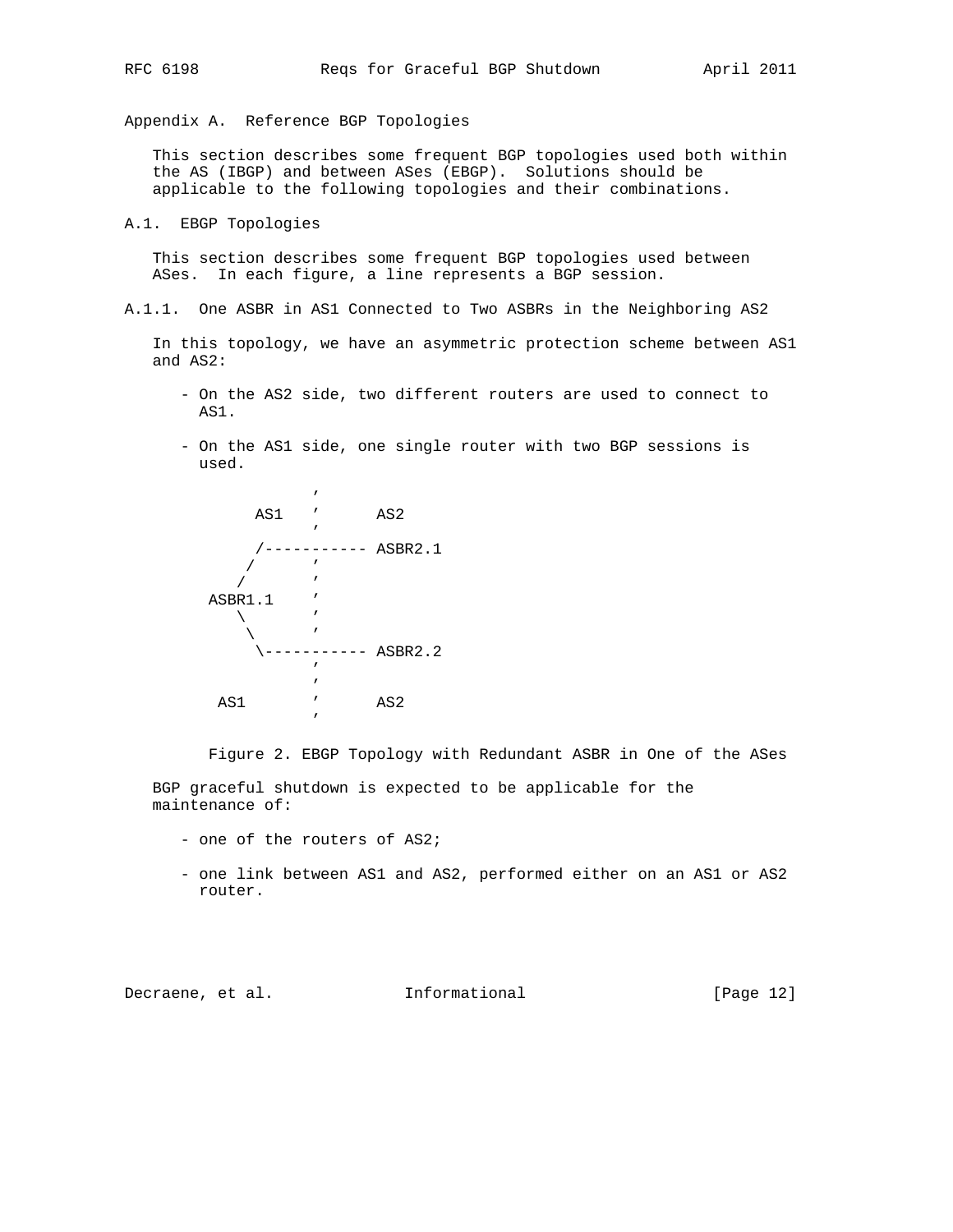Note that in the case of maintenance of the whole router, all its BGP sessions need to be gracefully shutdown at the beginning of the maintenance and gracefully brought up at the end of the maintenance.

A.1.2. Two ASBRs in AS1 Connected to Two ASBRs in AS2

 In this topology, we have a symmetric protection scheme between AS1 and AS2: on both sides, two different routers are used to connect AS1 to AS2.

|             | , |                 |
|-------------|---|-----------------|
| AS1         | , | AS <sub>2</sub> |
|             | ı |                 |
| $ASBR1.1--$ |   | ASBR2.1         |
|             | ı |                 |
|             | , |                 |
|             | ı |                 |
|             | , |                 |
|             | ı |                 |
| ASBR1.2-    |   | ASBR2.2         |
|             | , |                 |
| AS1         | , | AS <sub>2</sub> |
|             | ı |                 |
|             |   |                 |

Figure 3. EBGP Topology with Redundant ASBRs in Both ASes

 BGP graceful shutdown is expected to be applicable for the maintenance of:

- any of the ASBR routers (in AS1 or AS2);
- one link between AS1 and AS2, performed either on an AS1 or AS2 router.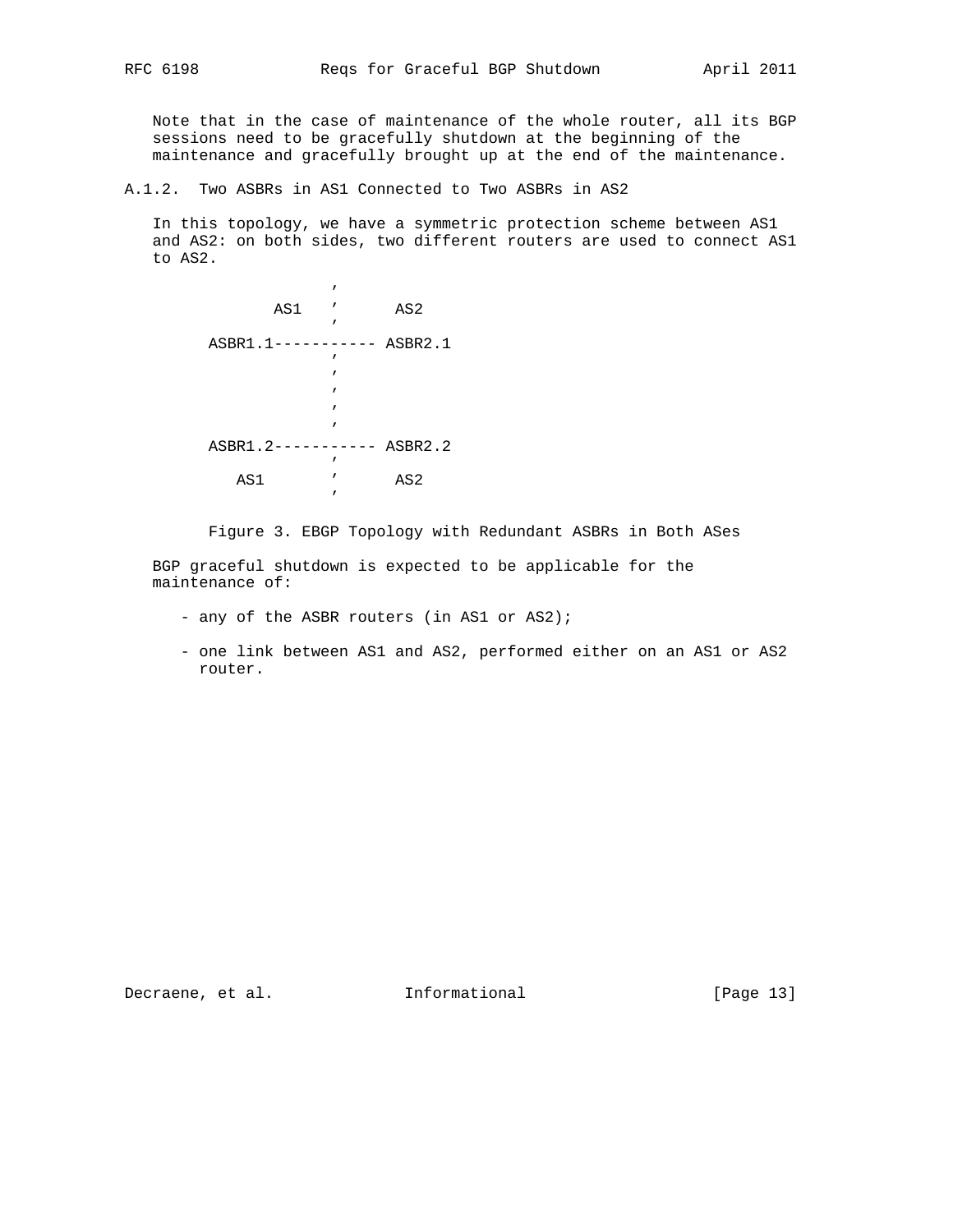A.1.3. Two ASBRs in AS2 Each Connected to Two Different ASes

In this topology, at least three ASes are involved.



Figure 4. EBGP Topology of a Dual-Homed Customer

 As the requirement expressed in Section 5 is to advertise the maintenance only within the initiator and neighbor ASes, not Internet-wide, BGP graceful shutdown solutions may not be applicable to this topology. Depending on which routes are exchanged between these ASes, some protection for some of the traffic may be possible.

 For instance, if ASBR2.2 performs a maintenance affecting ASBR3.1, then ASBR3.1 will be notified. However, ASBR1.1 may not be notified of the maintenance of the EBGP session between ASBR3.1 and ASBR2.2.

Decraene, et al. 1nformational [Page 14]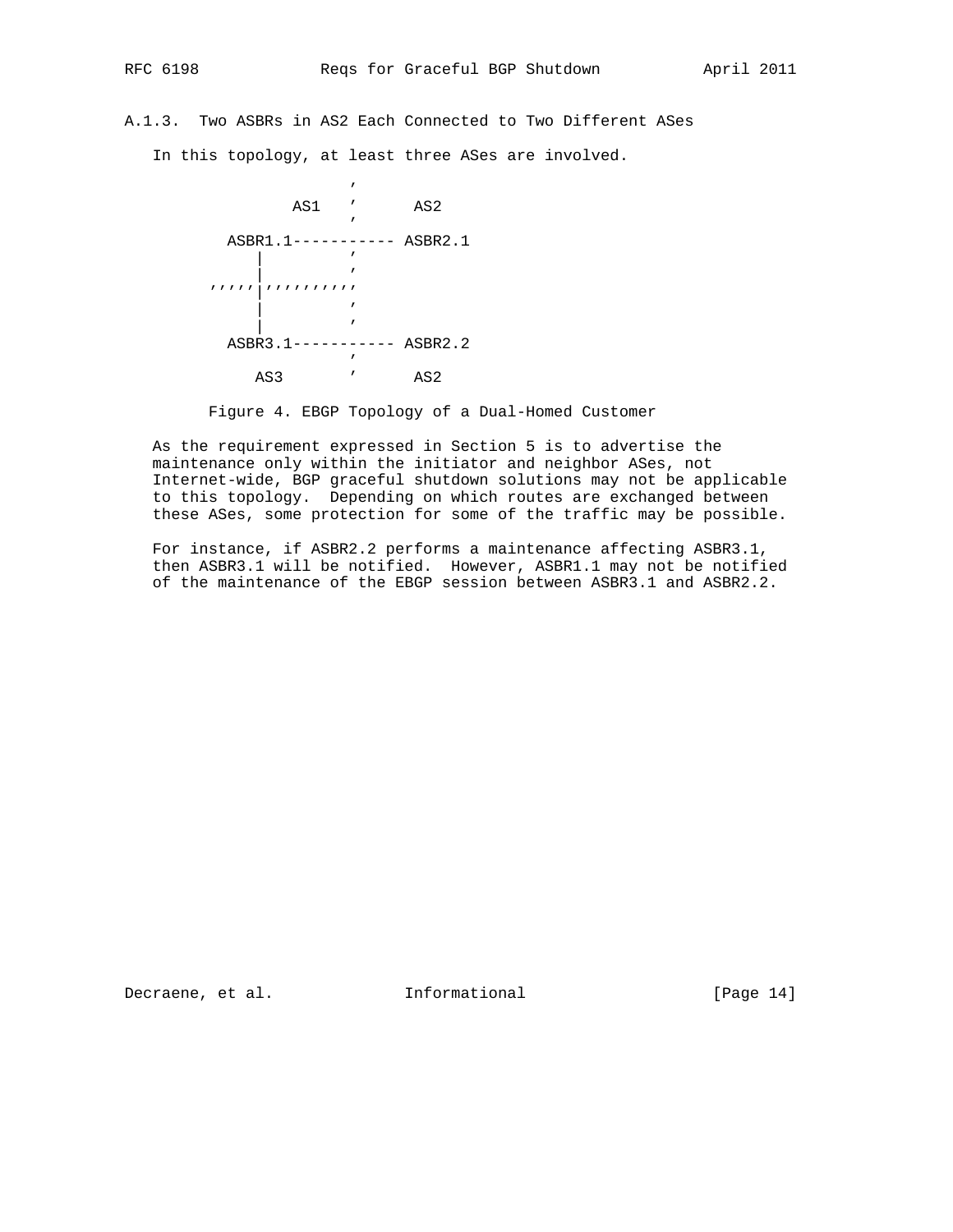A.2. IBGP Topologies

 This section describes some frequent BGP topologies used within an AS. In each figure, a line represents a BGP session.

# A.2.1. IBGP Full-Mesh

In this topology, we have a full-mesh of IBGP sessions:



Figure 5. IBGP Full-Mesh

 When the session between ASBR1.1 and ASBR2.1 is gracefully shut down, it is required that all affected routers of AS1 reroute traffic to ASBR1.2 before the session between ASBR1.1 and ASBR2.1 is shut down.

 Similarly, when the session between ASBR1.1 and ASBR2.1 is gracefully brought up, all affected routers of AS1 preferring ASBR1.1 over ASBR1.2 need to reroute traffic to ASBR1.1 before the less preferred path through ASBR1.2 is possibly withdrawn.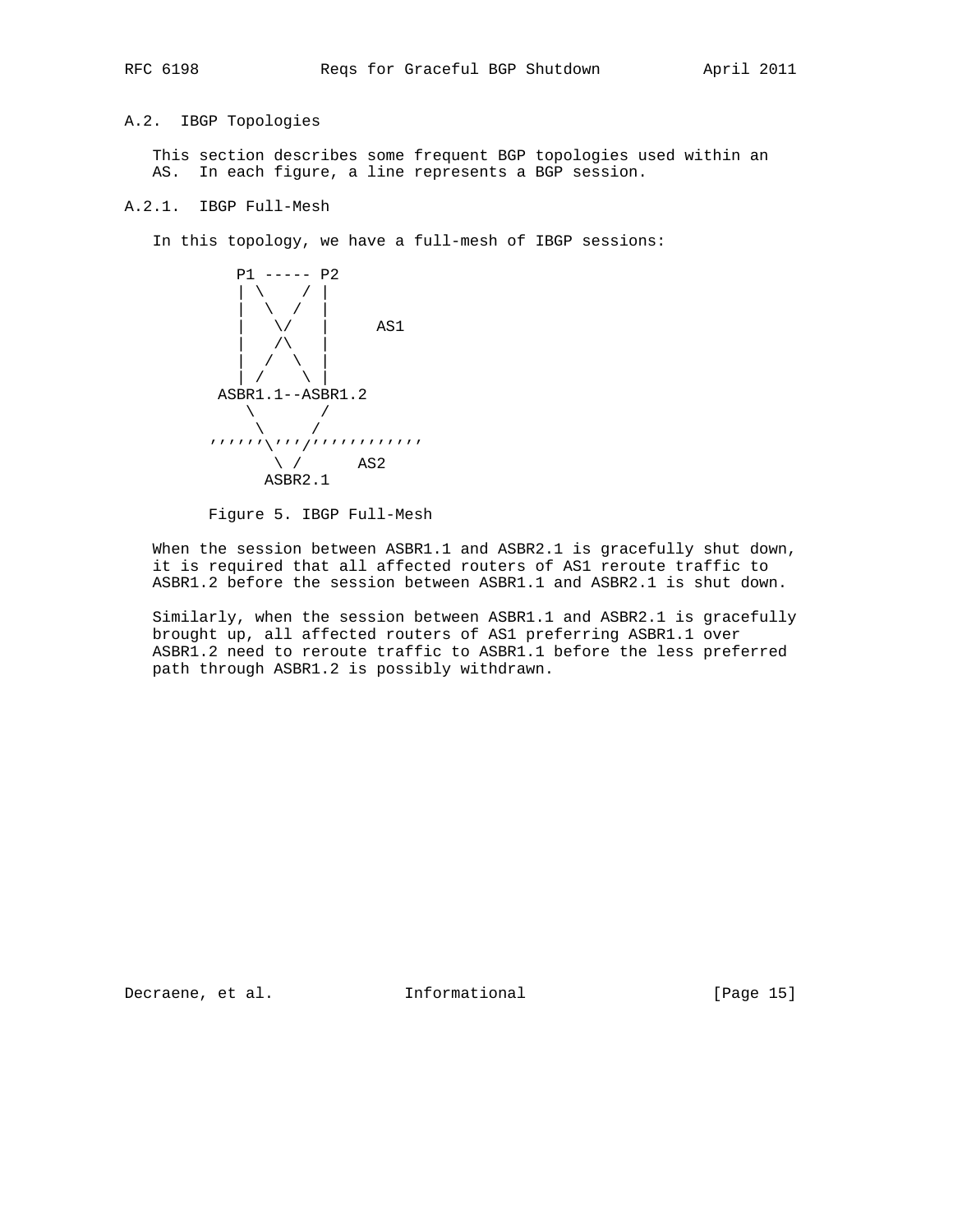# A.2.2. Route Reflector

 In this topology, route reflectors are used to limit the number of IBGP sessions. There is a single level of route reflectors and the route reflectors are fully meshed.



Figure 6. Route Reflector

 When the session between ASBR1.1 and ASBR2.1 is gracefully shut down, all BGP routers of AS1 need to reroute traffic to ASBR1.2 before the session between ASBR1.1 and ASBR2.1 is shut down.

 Similarly, when the session between ASBR1.1 and ASBR2.1 is gracefully brought up, all affected routers of AS1 preferring ASBR1.1 over ASBR1.2 need to reroute traffic to ASBR1.1 before the less preferred path through ASBR1.2 is possibly withdrawn.

Decraene, et al. 1nformational [Page 16]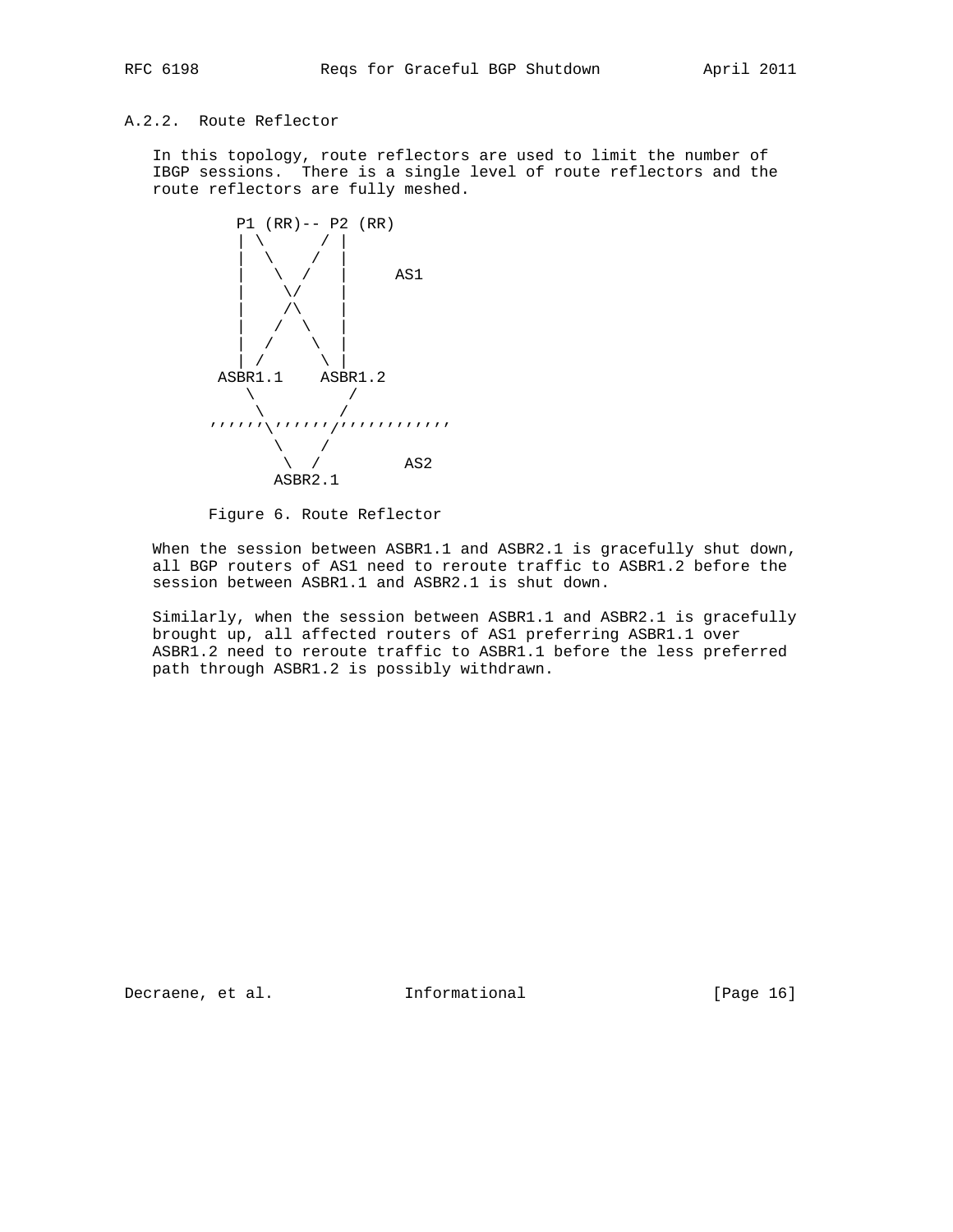# A.2.3. Hierarchical Route Reflector

 In this topology, hierarchical route reflectors are used to limit the number of IBGP sessions. There could be more than two levels of route reflectors and the top-level route reflectors are fully meshed.



Figure 7. Hierarchical Route Reflector

 When the session between ASBR1.1 and ASBR2.1 is gracefully shut down, all BGP routers of AS1 need to reroute traffic to ASBR1.2 before the session between ASBR1.1 and ASBR2.1 is shut down.

 Similarly, when the session between ASBR1.1 and ASBR2.1 is gracefully brought up, all affected routers of AS1 preferring ASBR1.1 over ASBR1.2 need to reroute traffic to ASBR1.1 before the less preferred path through ASBR1.2 is possibly withdrawn.

# A.2.4. Confederations

 In this topology, a confederation of ASes is used to limit the number of IBGP sessions. Moreover, RRs may be present in the member ASes of the confederation.

Decraene, et al. 1nformational [Page 17]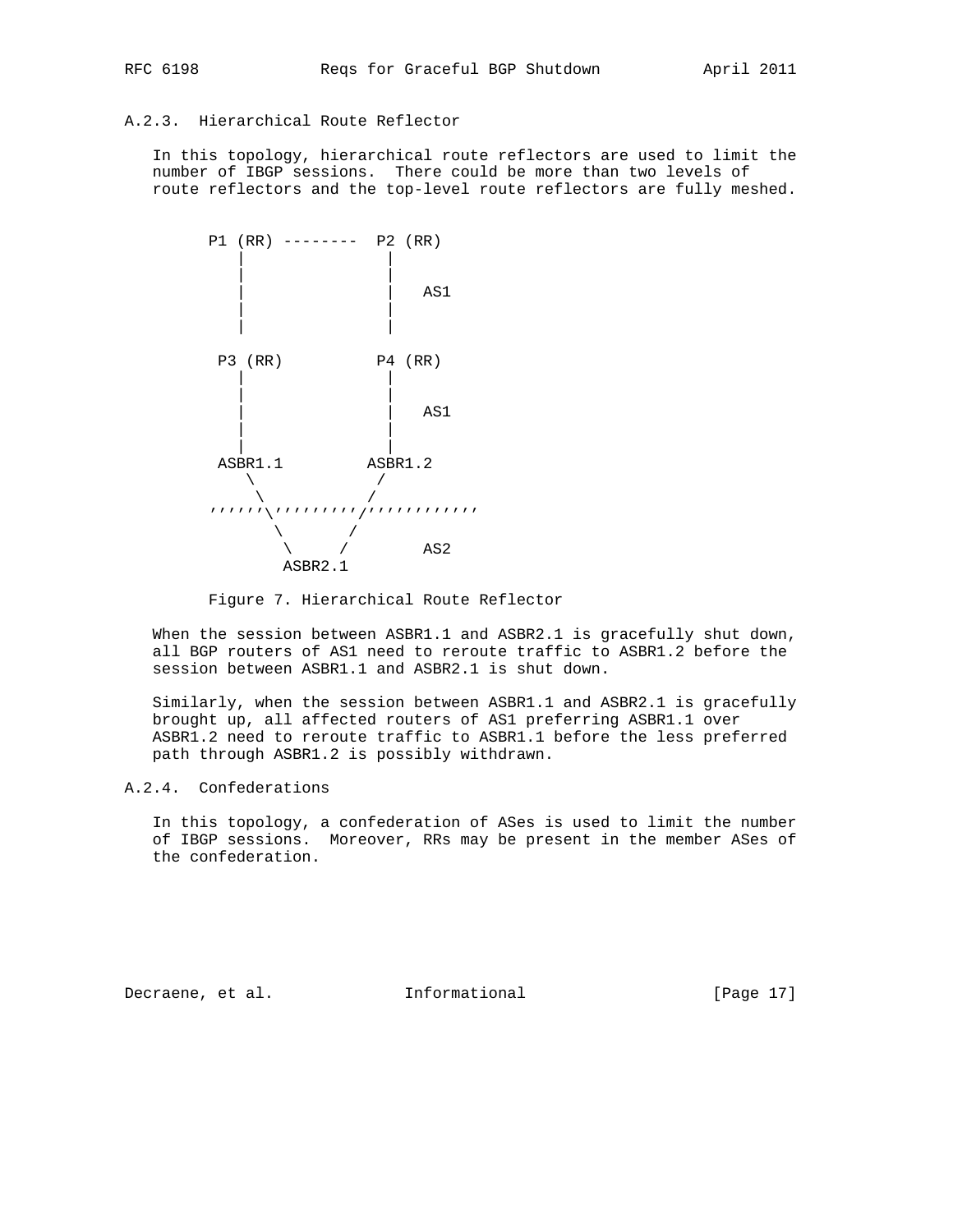Confederations may be run with different sub-options. Regarding the IGP, each member AS can run its own IGP or they can all share the same IGP. Regarding BGP, LOCAL\_PREF may or may not cross the member AS boundaries.

 A solution should support the graceful shutdown and graceful bringing up of EBGP sessions between member ASes in the confederation in addition to the graceful shutdown and graceful bringing up of EBGP sessions between a member-AS and an AS outside of the confederation.



Figure 8. Confederation

 In the above figure, member ASes AS1A, AS1B, and AS1C belong to a confederation of ASes in AS1. AS1A and AS1B are connected to AS2.

In normal operation, for the traffic toward AS2:

- AS1A sends the traffic directly to AS2 through ASBR1A.1.
- AS1B sends the traffic directly to AS2 through ASBR1B.1.
- AS1C load balances the traffic between AS1A and AS1B.

 When the session between ASBR1A.1 and ASBR2.1 is gracefully shut down, all BGP routers of AS1 need to reroute traffic to ASBR1B.1 before the session between ASBR1A.1 and ASBR2.1 is shut down.

Decraene, et al. 1nformational [Page 18]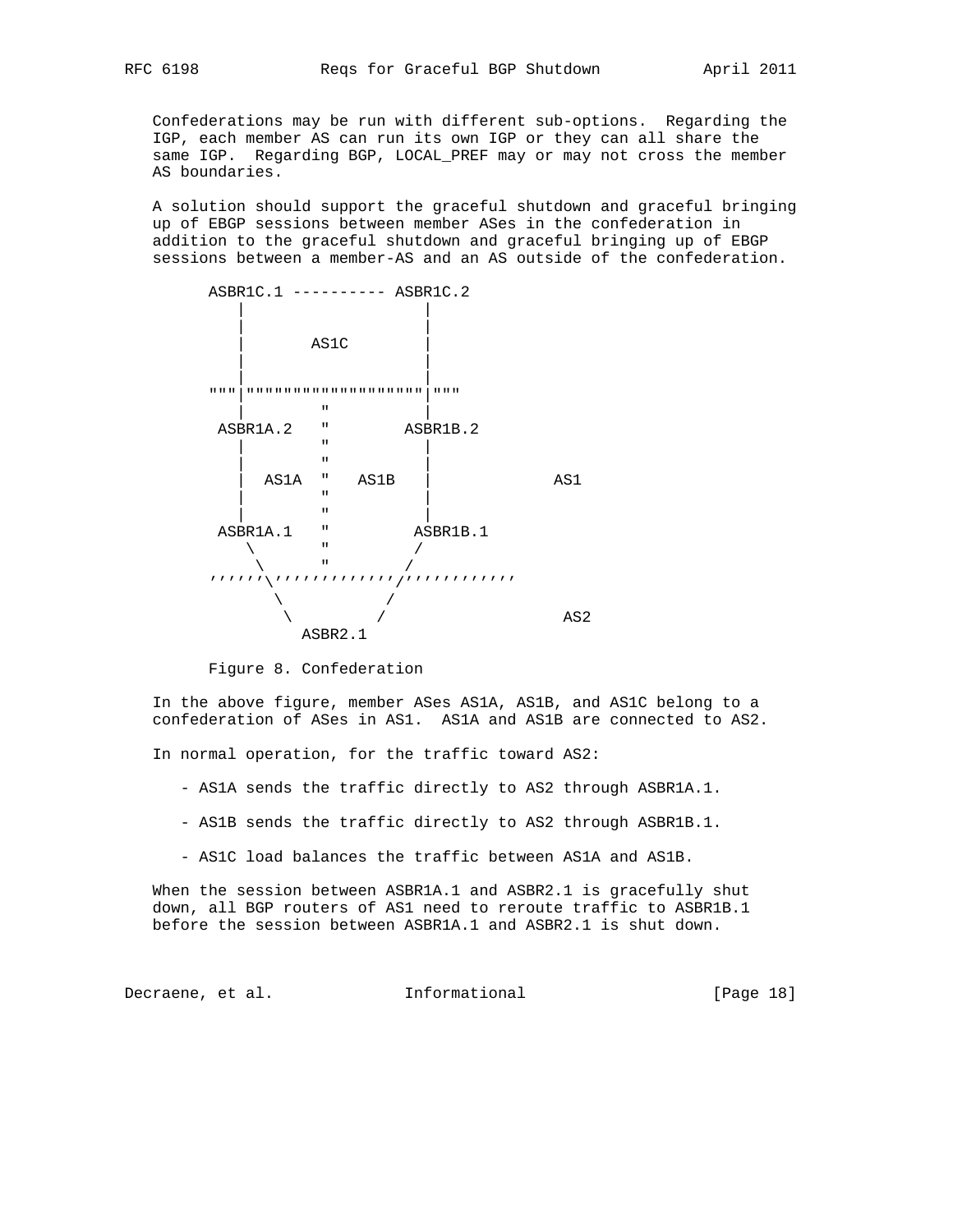Similarly, when the session between ASBR1A.1 and ASBR2.1 is gracefully brought up, all affected routers of AS1 preferring ASBR1A.1 over ASBR1B.1 need to reroute traffic to ASBR1A.1 before the less preferred path through ASBR1B.1 is possibly withdrawn.

A.3. Routing Decisions

 Here we describe some routing engineering choices that are frequently used in ASes and that should be supported by the solution.

A.3.1. Hot Potato (IGP Cost)

 The ingress router selects the nominal egress ASBR (AS exit point) based on the IGP cost to reach the BGP next-hop.

A.3.2. Cold Potato (BGP LOCAL PREF)

 The ingress router selects the nominal egress ASBR based on the BGP LOCAL\_PREF value set and advertised by the exit point.

A.3.3. Cold Potato (BGP Preference Set on Ingress)

 The ingress router selects the nominal egress ASBR based on preconfigured policy information. (Typically, this is done by locally setting the BGP LOCAL\_PREF based on the BGP communities attached on the routes).

 As per [RFC4271], note that if tunnels are not used to forward packets between the ingress and egress ASBR; this can lead to persistent forwarding loops.

Decraene, et al. 1nformational [Page 19]